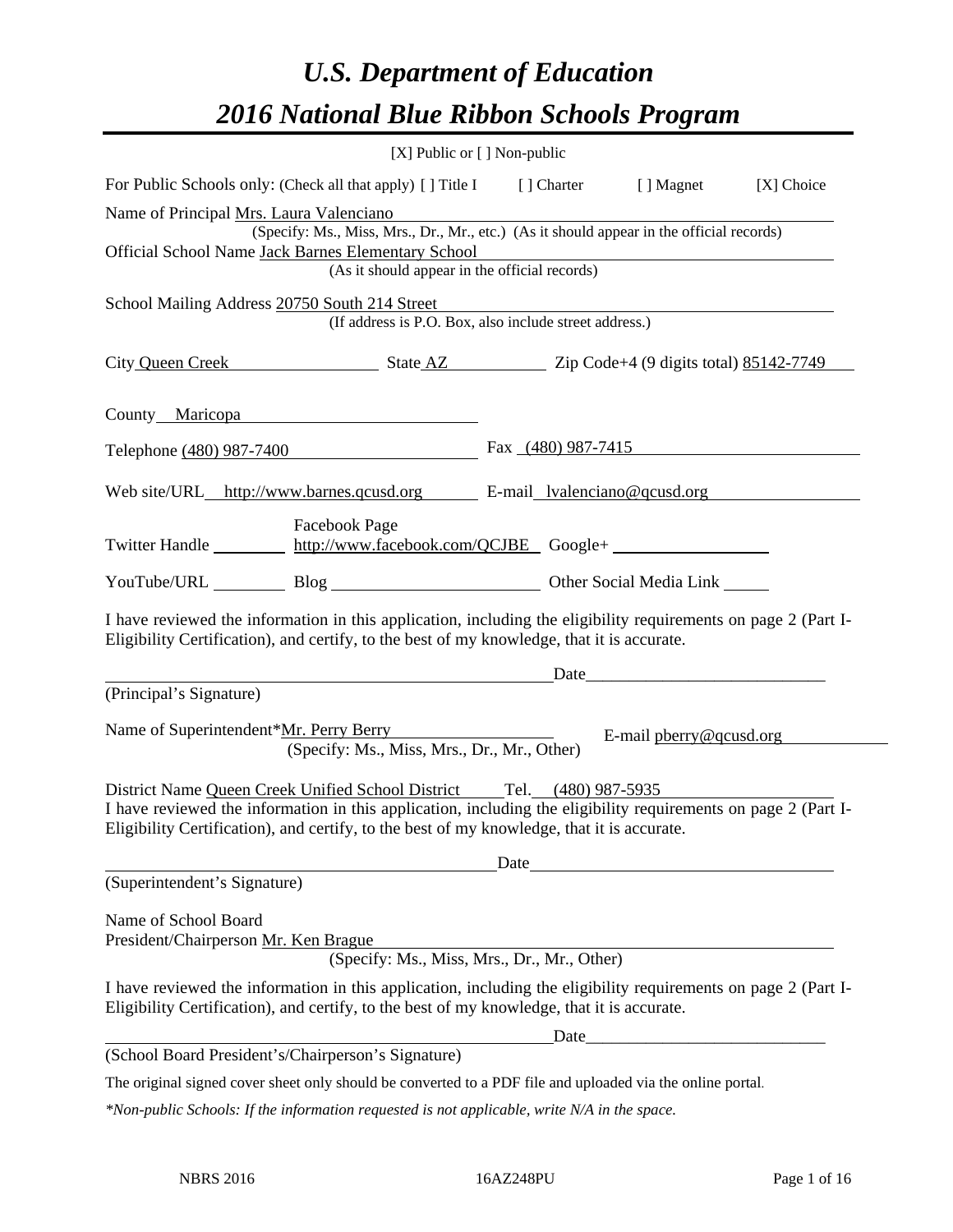The signatures on the first page of this application (cover page) certify that each of the statements below, concerning the school's eligibility and compliance with U.S. Department of Education and National Blue Ribbon Schools requirements, are true and correct.

- 1. The school configuration includes one or more of grades K-12. (Schools on the same campus with one principal, even a K-12 school, must apply as an entire school.)
- 2. The public school has met their state's accountability requirements (i.e., avoided sanctions) in participation, performance in reading (or English language arts) and mathematics, and other academic indicators (i.e., attendance rate and graduation rate) using the most recent accountability results available for the year prior to nomination.
- 3. To meet final eligibility, a public school must meet the state's accountability requirements (i.e., avoided sanctions) in participation, performance in reading (or English language arts) and mathematics, and other academic indicators (i.e., attendance rate and graduation rate) for the year in which they are nominated (2015-2016) and be certified by the state representative. Any status appeals must be resolved at least two weeks before the awards ceremony for the school to receive the award.
- 4. If the school includes grades 7 or higher, the school must have foreign language as a part of its curriculum.
- 5. The school has been in existence for five full years, that is, from at least September 2010 and each tested grade must have been part of the school for the past three years.
- 6. The nominated school has not received the National Blue Ribbon Schools award in the past five years: 2011, 2012, 2013, 2014, or 2015.
- 7. The nominated school has no history of testing irregularities, nor have charges of irregularities been brought against the school at the time of nomination. The U.S. Department of Education reserves the right to disqualify a school's application and/or rescind a school's award if irregularities are later discovered and proven by the state.
- 8. The nominated school or district is not refusing Office of Civil Rights (OCR) access to information necessary to investigate a civil rights complaint or to conduct a district-wide compliance review.
- 9. The OCR has not issued a violation letter of findings to the school district concluding that the nominated school or the district as a whole has violated one or more of the civil rights statutes. A violation letter of findings will not be considered outstanding if OCR has accepted a corrective action plan from the district to remedy the violation.
- 10. The U.S. Department of Justice does not have a pending suit alleging that the nominated school or the school district as a whole has violated one or more of the civil rights statutes or the Constitution's equal protection clause.
- 11. There are no findings of violations of the Individuals with Disabilities Education Act in a U.S. Department of Education monitoring report that apply to the school or school district in question; or if there are such findings, the state or district has corrected, or agreed to correct, the findings.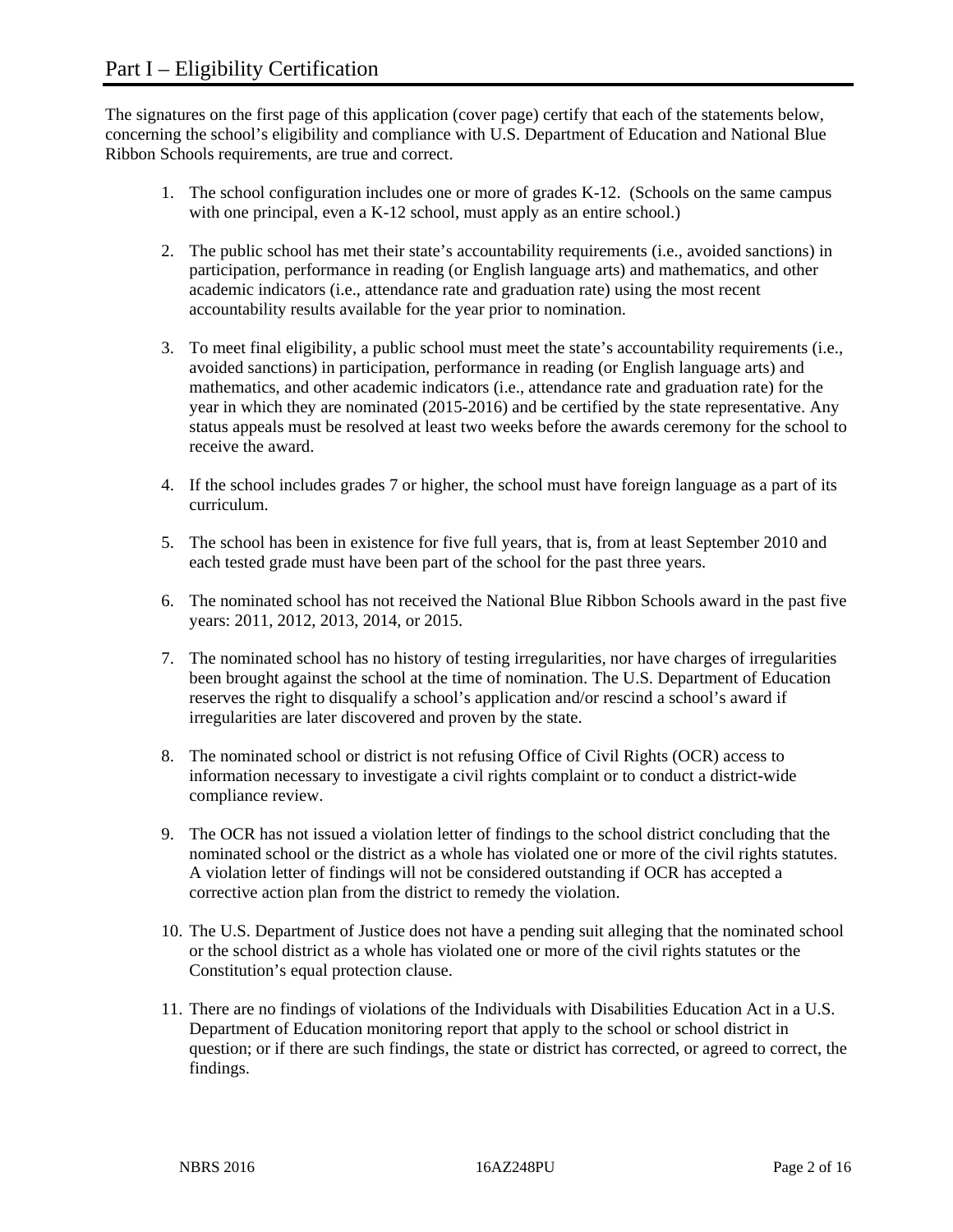#### **Data should be provided for the most recent school year (2015-2016) unless otherwise stated.**

#### **DISTRICT**

1. Number of schools in the district  $\frac{5}{2}$  Elementary schools (includes K-8) (per district designation): 2 Middle/Junior high schools 1 High schools 0 K-12 schools

8 TOTAL

**SCHOOL** (To be completed by all schools)

- 2. Category that best describes the area where the school is located:
	- [] Urban or large central city [ ] Suburban with characteristics typical of an urban area [ ] Suburban [X] Small city or town in a rural area [ ] Rural
- 3. Number of students as of October 1, 2015 enrolled at each grade level or its equivalent in applying school:

| Grade                           | # of         | # of Females | <b>Grade Total</b> |
|---------------------------------|--------------|--------------|--------------------|
|                                 | <b>Males</b> |              |                    |
| <b>PreK</b>                     | 0            | 0            | 0                  |
| $\mathbf K$                     | 36           | 27           | 63                 |
| 1                               | 47           | 48           | 95                 |
| $\overline{2}$                  | 30           | 42           | 72                 |
| 3                               | 46           | 42           | 88                 |
| $\overline{\mathbf{4}}$         | 43           | 36           | 79                 |
| 5                               | 45           | 48           | 93                 |
| 6                               | $\theta$     | $\theta$     | 0                  |
| 7                               | 0            | 0            | 0                  |
| 8                               | 0            | $\theta$     | 0                  |
| 9                               | 0            | 0            | $\theta$           |
| 10                              | 0            | 0            | $\Omega$           |
| 11                              | 0            | 0            | $\Omega$           |
| 12 or higher                    | 0            | 0            | 0                  |
| <b>Total</b><br><b>Students</b> | 247          | 243          | 490                |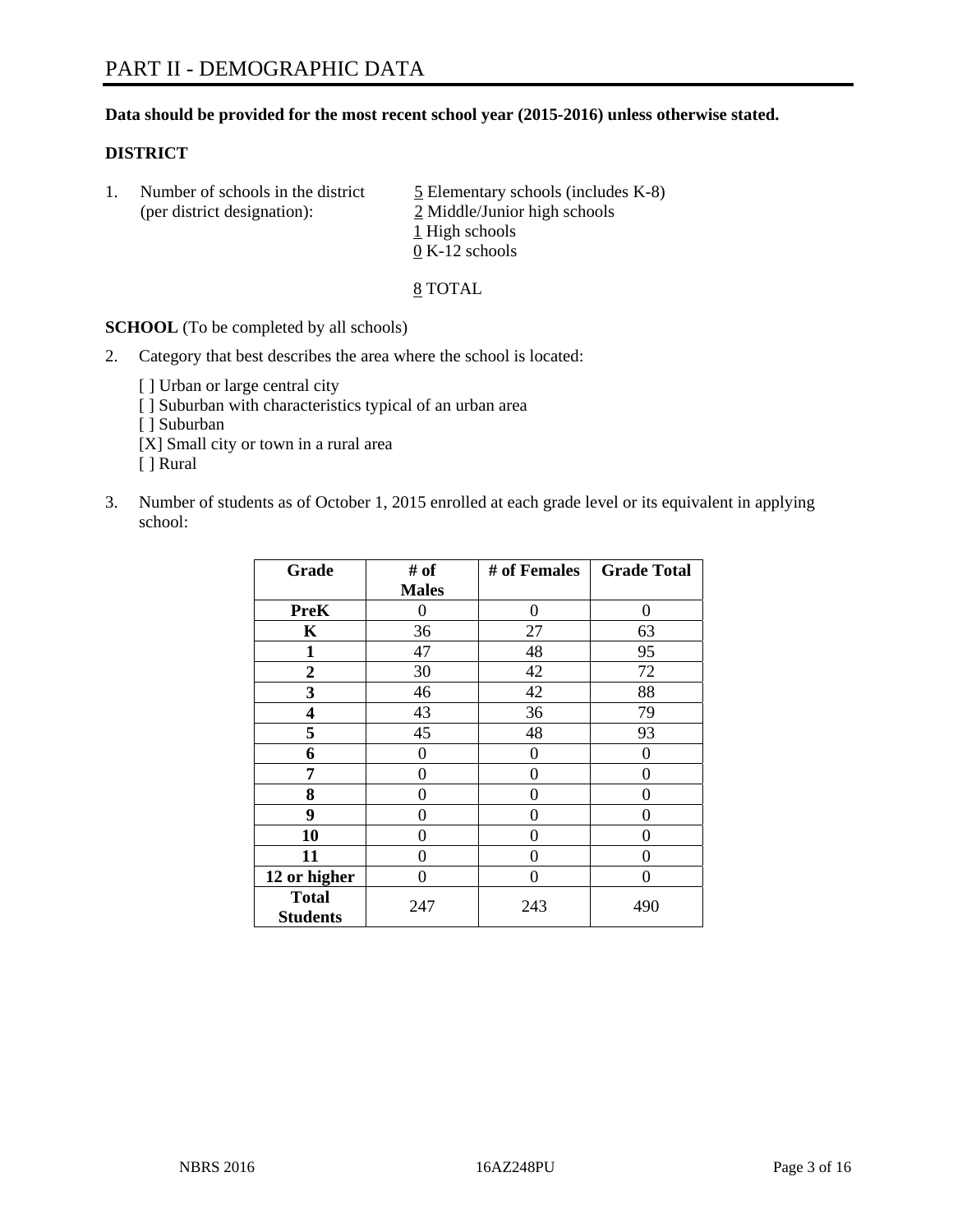the school: 1 % Asian

4. Racial/ethnic composition of  $1\%$  American Indian or Alaska Native 2 % Black or African American 16 % Hispanic or Latino 1 % Native Hawaiian or Other Pacific Islander 77 % White 2 % Two or more races **100 % Total** 

(Only these seven standard categories should be used to report the racial/ethnic composition of your school. The Final Guidance on Maintaining, Collecting, and Reporting Racial and Ethnic Data to the U.S. Department of Education published in the October 19, 2007 *Federal Register* provides definitions for each of the seven categories.)

5. Student turnover, or mobility rate, during the 2014 – 2015 school year: 15%

This rate should be calculated using the grid below. The answer to (6) is the mobility rate.

| <b>Steps For Determining Mobility Rate</b>         | Answer |  |
|----------------------------------------------------|--------|--|
| (1) Number of students who transferred to          |        |  |
| the school after October 1, 2014 until the         | 34     |  |
| end of the 2014-2015 school year                   |        |  |
| (2) Number of students who transferred             |        |  |
| <i>from</i> the school after October 1, 2014 until | 38     |  |
| the end of the 2014-2015 school year               |        |  |
| (3) Total of all transferred students [sum of      | 72     |  |
| rows $(1)$ and $(2)$ ]                             |        |  |
| (4) Total number of students in the school as      | 490    |  |
| of October 1, 2014                                 |        |  |
| (5) Total transferred students in row (3)          | 0.147  |  |
| divided by total students in row (4)               |        |  |
| $(6)$ Amount in row $(5)$ multiplied by 100        | 15     |  |

6. English Language Learners (ELL) in the school:  $1\%$ 

2 Total number ELL

 Specify each non-English language represented in the school (separate languages by commas): **Spanish** 

- 7. Students eligible for free/reduced-priced meals: 28 % Total number students who qualify: 137
- 8. Students receiving special education services: 15 %

72 Total number of students served

Indicate below the number of students with disabilities according to conditions designated in the Individuals with Disabilities Education Act. Do not add additional conditions. It is possible that students may be classified in more than one condition.

| 17 Autism               | 2 Orthopedic Impairment                 |
|-------------------------|-----------------------------------------|
| 0 Deafness              | 10 Other Health Impaired                |
| 0 Deaf-Blindness        | 11 Specific Learning Disability         |
| 4 Emotional Disturbance | 21 Speech or Language Impairment        |
| 0 Hearing Impairment    | 0 Traumatic Brain Injury                |
| 4 Mental Retardation    | 1 Visual Impairment Including Blindness |
| 1 Multiple Disabilities | 1 Developmentally Delayed               |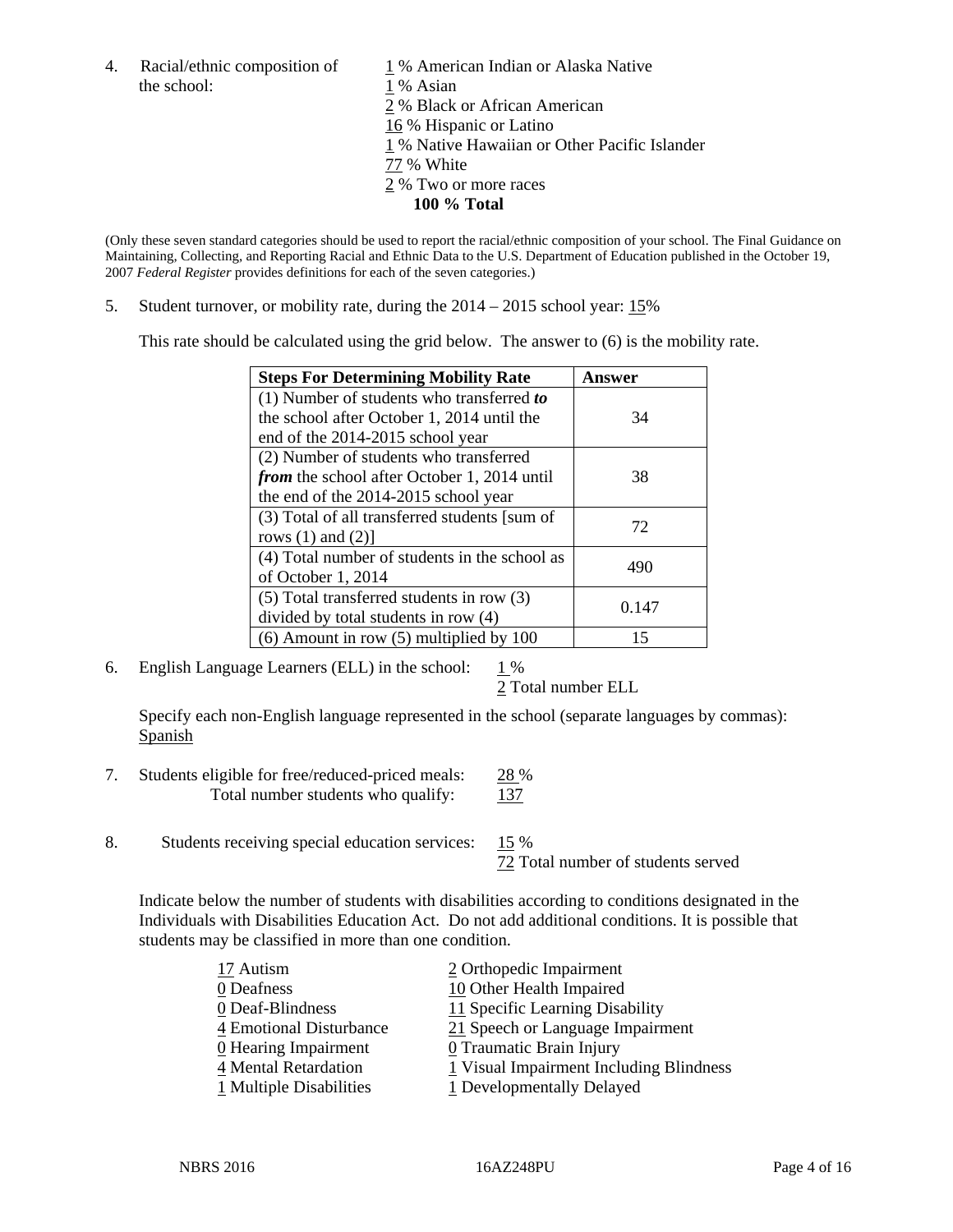- 9. Number of years the principal has been in her/his position at this school:  $\frac{14}{1}$
- 10. Use Full-Time Equivalents (FTEs), rounded to nearest whole numeral, to indicate the number of school staff in each of the categories below:

|                                       | <b>Number of Staff</b> |
|---------------------------------------|------------------------|
| Administrators                        |                        |
| Classroom teachers                    | 19                     |
| Resource teachers/specialists         |                        |
| e.g., reading, math, science, special | 8                      |
| education, enrichment, technology,    |                        |
| art, music, physical education, etc.  |                        |
| Paraprofessionals                     | 9                      |
| Student support personnel             |                        |
| e.g., guidance counselors, behavior   |                        |
| interventionists, mental/physical     |                        |
| health service providers,             | 3                      |
| psychologists, family engagement      |                        |
| liaisons, career/college attainment   |                        |
| coaches, etc.                         |                        |

- 11. Average student-classroom teacher ratio, that is, the number of students in the school divided by the FTE of classroom teachers, e.g., 22:1 26:1
- 12. Show daily student attendance rates. Only high schools need to supply yearly graduation rates.

| <b>Required Information</b> | 2014-2015 | 2013-2014 | 2012-2013 | 2011-2012 | 2010-2011 |
|-----------------------------|-----------|-----------|-----------|-----------|-----------|
| Daily student attendance    | 96%       | 96%       | 96%       | 96%       | 96%       |
| High school graduation rate | 9%        | 0%        | 0%        | 9%        | 0%        |

#### 13. **For high schools only, that is, schools ending in grade 12 or higher.**

Show percentages to indicate the post-secondary status of students who graduated in Spring 2015.

| <b>Post-Secondary Status</b>                  |    |
|-----------------------------------------------|----|
| Graduating class size                         |    |
| Enrolled in a 4-year college or university    | 0% |
| Enrolled in a community college               | 0% |
| Enrolled in career/technical training program | 0% |
| Found employment                              | 0% |
| Joined the military or other public service   | 0% |
| <b>Other</b>                                  |    |

14. Indicate whether your school has previously received a National Blue Ribbon Schools award. Yes No X

If yes, select the year in which your school received the award.

15. In a couple of sentences, provide the school's mission or vision statement.

Our caring and positive learning environment promotes respect and excellence in academic and social interactions. Our teaching methods enable all students to reach their full potential.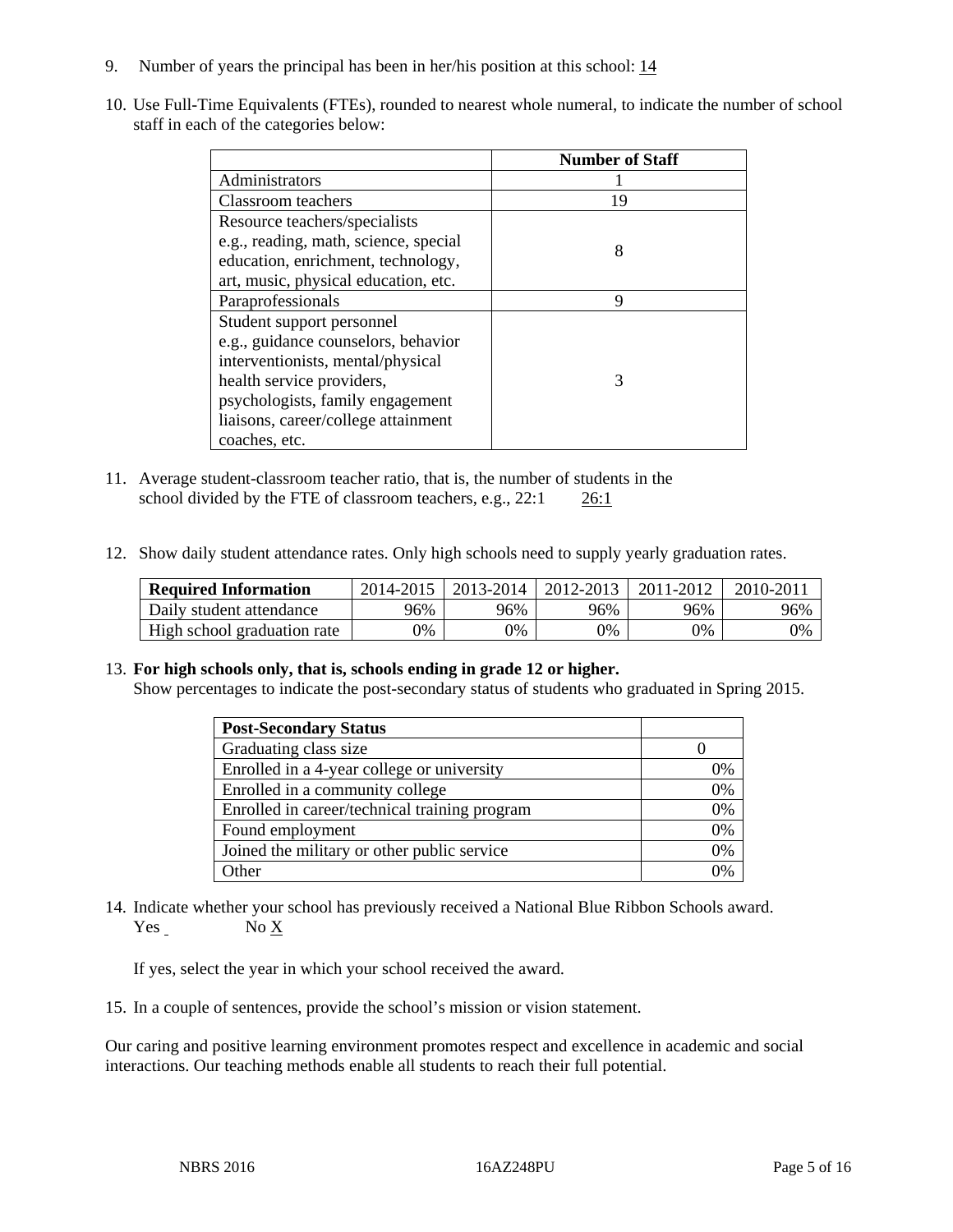16. **For public schools only**, if the school is a magnet, charter, or choice school, explain how students are chosen to attend.

Many of JBE's students live within our school boundaries however we do have about 20% of our students that attend JBE as a choice school. Families that live outside of the school or district boundaries fill out an application by April 15th for the following school year. The principal reviews and accepts the applications as long as the student count in each grade level is within the range set by the school board. If the range will be exceeded with the applications for a particular grade level, then a lottery system is used. If we have enough applications and students in a grade level to warrant another teacher, the principal submits a request for additional staff to the superintendent.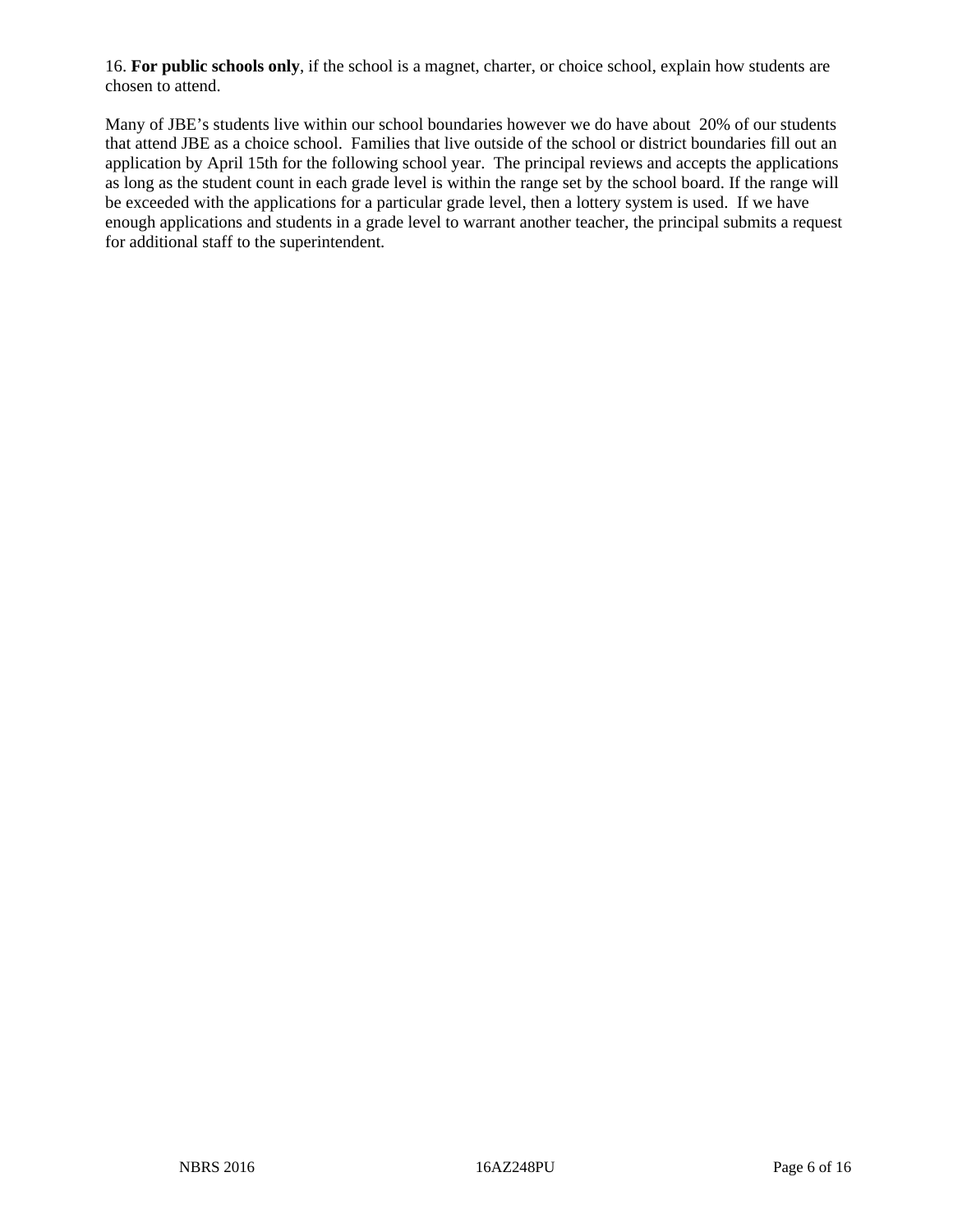## PART III – SUMMARY

Jack Barnes Elementary is located in Queen Creek, Arizona which is a growing rural community. The Town of Queen Creek has approximately 33,000 residents enjoying the many benefits of small-town living, yet close to the entertainment and employment opportunities of the Phoenix metropolitan area. Queen Creek is one of the fastest growing towns in Arizona. Jack Barnes Elementary is one of eight schools in the Queen Creek Unified School District (QCUSD). We have approximately 6200 students enrolled in the district's schools and enrollment continues to grow each week. QCUSD was rated an A district by the state, four years in a row.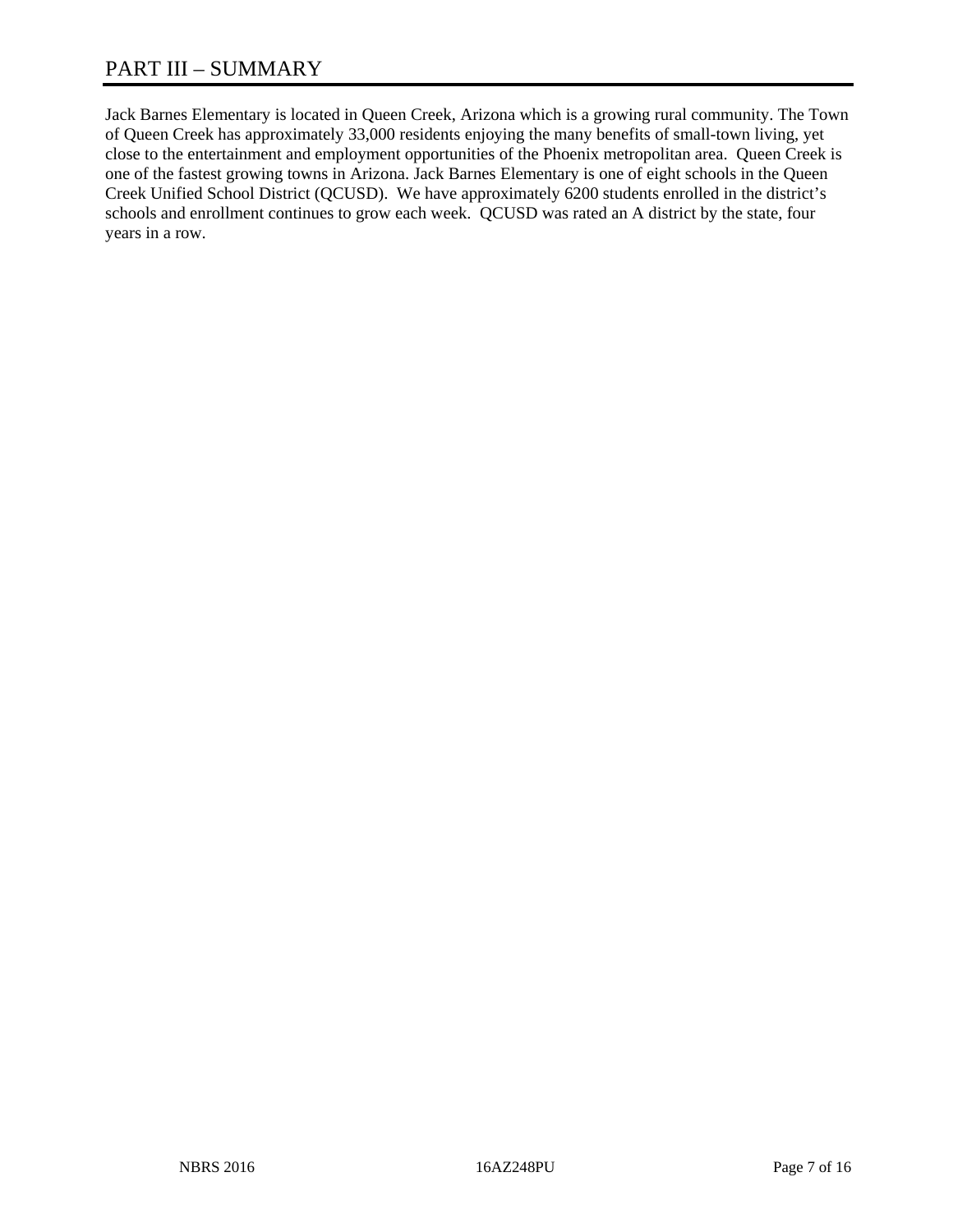and making sure that data guides our instruction is what has contributed to our students' success. We have support systems in place for the students that are struggling so that we can intervene early. Title I works with struggling readers and our Data Interventionist works with students struggling in math. These students work in small groups and are presented with a variety of instructional methods and interventions. Classroom teachers also incorporate small group instruction to be able to assist students at their ability levels. For our higher learners we have a Gifted and Talented class that qualified students attend once a week. We also use Accelerated Math in the upper grades which allows students the opportunity to pace themselves as they gain the knowledge and skills through practice lessons. Our teachers also differentiate instruction in the classroom. On a daily basis our students are engaged in a rigorous learning environment.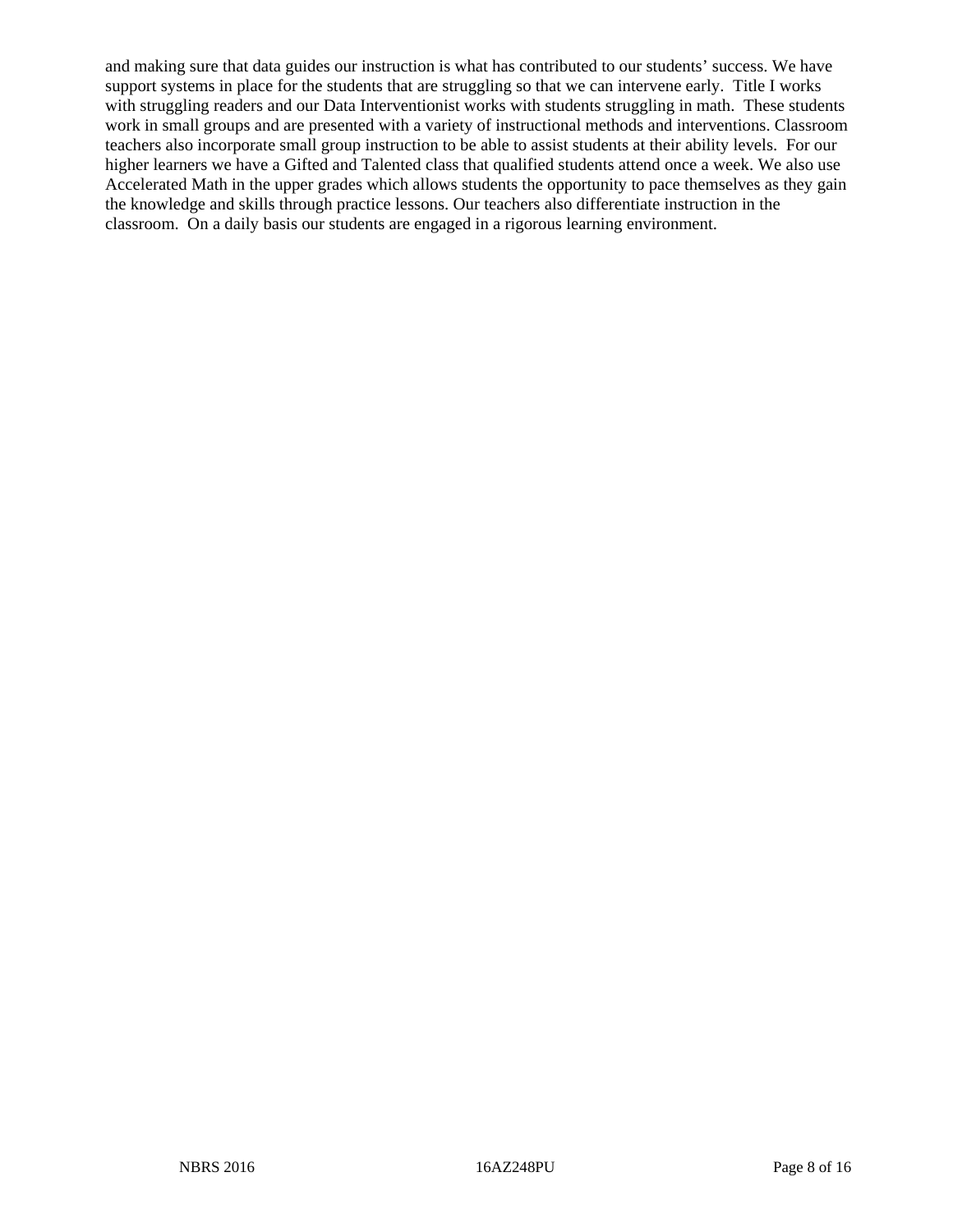### 1. Core Curriculum:

Jack Barnes Elementary follows a rigorously paced calendar to achieve academic success. The calendar is aligned to the Arizona College and Career Ready Standards and implemented at each grade level. Our teachers have access to a variety of resources to aid in the implementation of the standards.

English Language Arts instruction begins in K-2 with Metra phonics instruction. The Metra program is an empirically researched, direct instruction model that incorporates phonics and language arts. The instruction is delivered in a way that is interactive and multisensory for students. As students learn to read and write they engage in mentor text lessons modeled by teachers using award winning picture books. It is in this context that students learn to ask and answer questions about books they read. In a similar way, students learn to interact with nonfiction text through close reading lessons in which they learn about the world in which they live. They have a natural curiosity that serves as a pathway of engagement into these lessons. Answering text dependent questions and writing about what they learned from the lesson are essential components of this instruction. These elements serve not only as an opportunity for students to practice their writing skills but also as a formative assessment for teachers for content knowledge. Instruction at the K-2 level lays a strong foundation for students as they begin to become avid readers and writers.

Students in grades 3-5 are focused on learning how to read and write like researchers. Students read informational text as Science and Social Studies is embedded into the literacy block. They are learning to answer basic questions about texts they read as they identify the key ideas and details. To identify these elements, close reading lessons are an integral part in helping students determine the central theme of the text. Students learn to summarize what they have read by deciding which actions or ideas are the most important. Analysis of the text is required of students as they begin to look at how the individuals and events evolve. As students begin to master these foundational skills instruction dives deeper into more complex skills. Students begin to understand how words are used in the texts they read. They look at the choices made by the author through the lens of a critical reader. This critical eye helps them to identify the structure of the texts and the point of view from which it was written. Students become critical readers and writers as they practice these skills.

Science instruction is made up of experiments and lessons that support STEM in our school. These lessons compliment the informational text reading lessons in the literacy block. As students read to learn about these concepts, hands on lessons are developed in which students explore and discover.

At JBE Social Studies is taught through the use of newspaper articles, ReadWorks passages and the use of resources from Reading A to Z. Students learn about communities, cultures, history, and significant world events. Social Studies is embedded in the literacy block to increase the amount of nonfiction text students are reading.

In Mathematics, we utilize the resources available to us through the free online math resources on the Engage New York website. These resources help our teachers deliver instruction in a way that helps our students meet rigorous math standards. Through the focus on fluency, concept development and strategic spiraling of essential skills, students understand math in a way they never have before. Additionally, teachers utilize various math manipulatives in their instruction. These resources are available through our Math/Science Lab which is filled with manipulatives, games and literature that compliment our instruction.

Mathematics skills are taught in a specific sequence and formative assessments are given at the conclusion of the instructional time frame. Based on the results of the assessments, students are either placed in a reteach group or an enrich group. Within these groups students are taught new strategies as an intervention to help them master the skill or they are given the opportunity to apply their understanding in a new way to further their learning and challenge them through enrichment.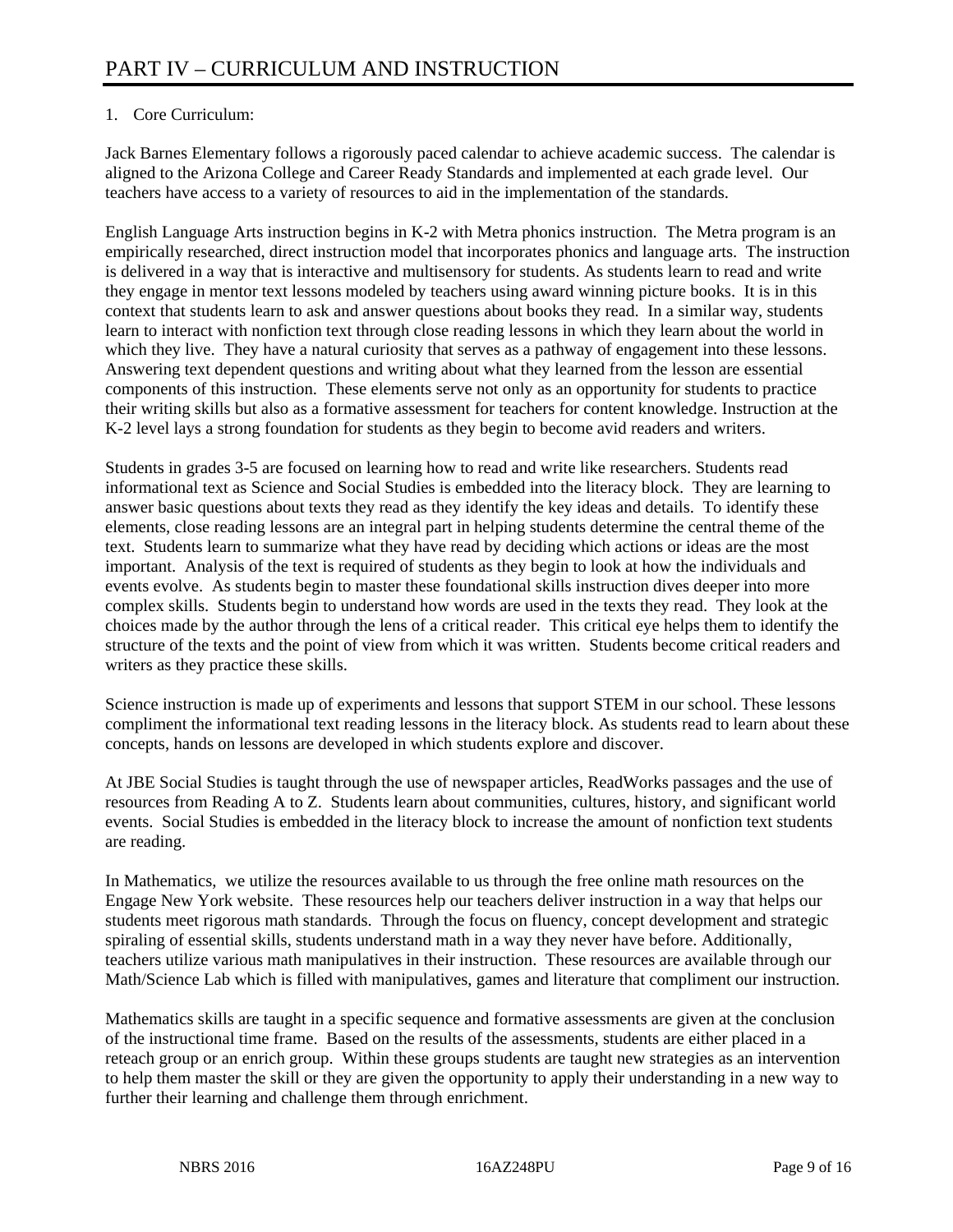At JBE we identify struggling readers early. We utilize the DIBELS assessment to identify the most at risk students. When struggling students are identified, they are provided small group support and instruction with the school reading specialist and/or an instructional aide. Students are either pulled out for this support or instructional aides push in to the regular classroom to help facilitate the students' learning. The reading specialist and instructional aides use an abundance of materials to best meet the needs of the students. All five areas of reading: phonemic awareness, phonics instruction, vocabulary, fluency, and comprehension are reinforced. This is done through research based programs and multisensory activities.

#### 2. Other Curriculum Areas:

Additional areas of curriculum at Jack Barnes Elementary include Physical Education (PE), Music, Art Masterpiece, Technology Development, Library and Media Services, Band and Orchestra, and Character Development. Arizona's College and Career Ready Standards are embedded into non core curriculum classes to support and further develop the instruction students receive in the classroom environment. Collaboratively, the staff at Jack Barnes Elementary work to develop well rounded citizens with the skills they need to contribute in a global society.

Our top notch PE program is one of our points of pride. Twice a week the students in K-5 can be seen working cooperatively in groups as they learn to complete physical challenges and competitions. Students learn social skills as they discover the benefits of working together and they gain invaluable knowledge about fitness and health. Students are provided with solid instruction in various sports including soccer, baseball, and basketball. Because we know that brain development is linked to fine motor skills, our youngest learners focus on learning how to hop, skip, throw and catch. The physical education program supports our mathematics instruction as math is integrated into physical activities. Equal amounts of students are arranged into multiple groups to help students internalize the idea of multiplication. Line plot data is demonstrated by surveying students and arranging them into lines according to the results of the data. These are just a couple of examples of how we integrate core curriculum into non core curriculum classes.

The sounds outside of the music room on our campus are literally music to our ears. Our music educator is one of the best. Music education is provided to K-5 students twice per week. Using the Kodaly and Orff method, a child development approach to music instruction, students learn rhythm syllables to understand notes such as eighth notes, quarter notes and half notes, and sol-fege pitches to understand the relationship between the notes. One glance through the window of the music room is evidence that music students are learning to internalize the rhythm and pitches through movement. Students also learn to play a variety of musical instruments, including recorders, percussion instruments and xylophones. Our annual grade level music performances are an outstanding representation of the phenomenal vocal instruction our students receive throughout their educational experience at Jack Barnes Elementary. Students learn songs from a variety of different cultures. Additionally our 5th grade students are given the opportunity to participate in band or orchestra. Through this program students learn teamwork skills, self discipline and personal confidence.

One of the unique programs offered is our Art Masterpiece Program. The program is entirely based on parent volunteers who lead students through a well thought out curriculum. Over the course of the curriculum at each grade level students learn about four influential artists and their contributions to our society. Students work their way through art pieces that align with the style of the artist. Throughout this program students learn spatial awareness, fine motor skills and shading techniques. Additionally, the art program gives our students an opportunity to express their creativity.

Learning in the twenty first century would not be complete without technology development opportunities. At Jack Barnes we acknowledge the importance of these skills as a component to college and career readiness. All students, K-5 grade receive technology instruction in which they learn the basic skills of computer processing. Typing instruction begins in kindergarten as children learn how to type their names through interactive programs such as Dance Mat and Mavis Beacon. In the upper grades as students conduct research, they demonstrate their knowledge by typing a report in Word or creating a PowerPoint Presentation. Interactive SMARTBoards are a vital tool utilized in every classroom and are an essential part of student engagement. Teachers create and implement lessons that allow students to interact with the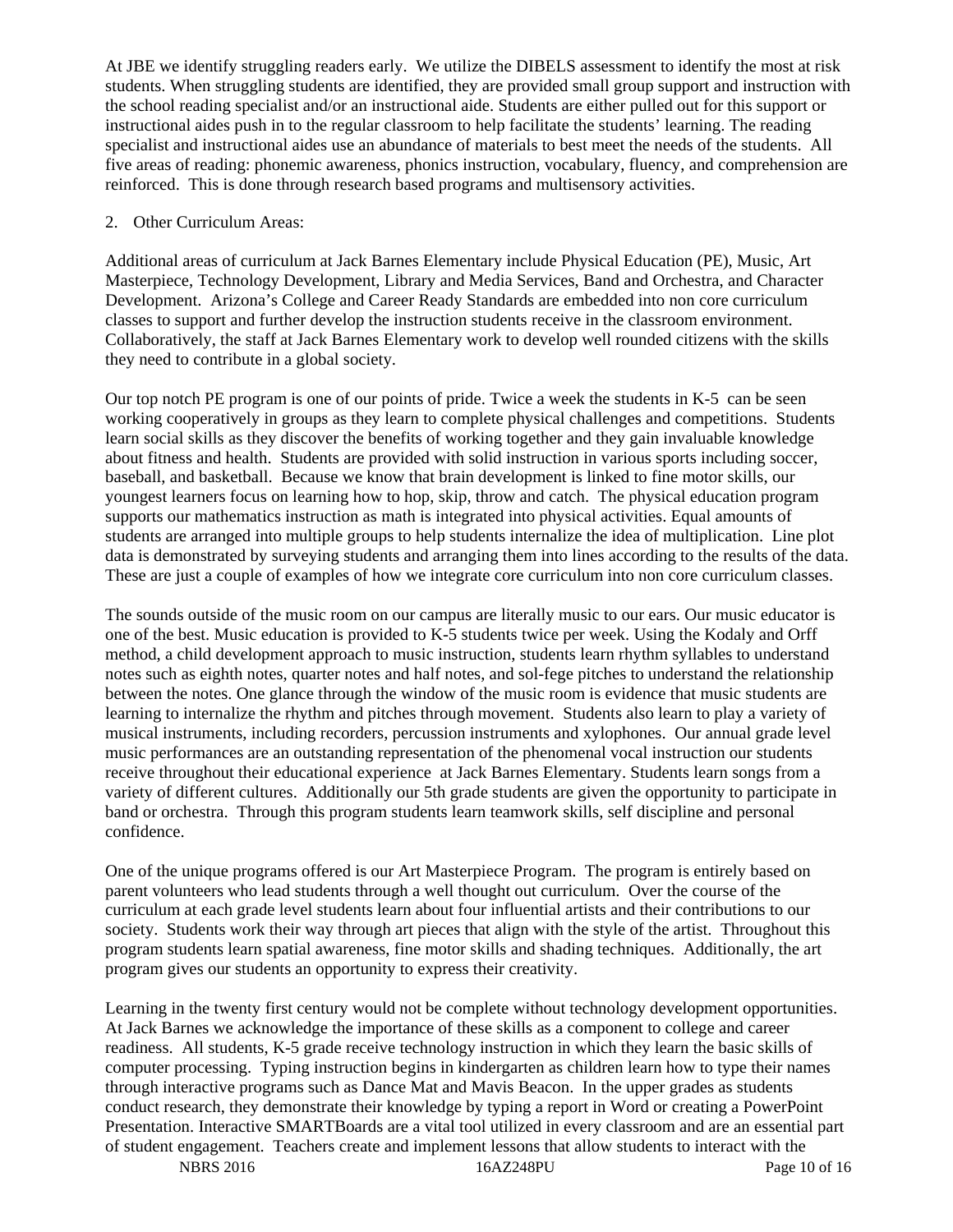SMARTBoards to making learning interactive. In addition to SMARTBoards, our classrooms are equipped with a document camera, student responders, and two student computers. Teachers may also check out one of our two mobile laptop carts to engage students in a one-on-one environment. Additionally, we are fortunate to have access to a technology specialist who models and supports teachers in the implementation of our technology resources.

Library and Media Services provides our K-5 students with opportunities once a week to explore literature and nonfiction texts. Students receive instruction in research, explore and dream about the world around them. It is here that students are able to fall in love with reading and develop a lifelong habit. Our library specialist works collaboratively with classroom teachers to plan and identify materials that align with instruction.

3. Instructional Methods and Interventions:

The educators at JBE use a variety of instructional methods to achieve instructional goals. To meet the needs of all of our learners, students are exposed to a balance of whole group and small group instruction on a daily basis. Concepts are taught explicitly through whole group instruction as teachers model for students throughout the day. Small group instruction allows teachers the opportunity to reteach skills and work with students on an individual basis. Centers are utilized in our classrooms and provide additional practice and reinforcement of previously taught skills. It also allows an opportunity for teachers to continue to work with small groups. Accelerated Math and Accelerated Reading are programs we use to help differentiate instruction. Students are assessed through a STAR test to identify their math and reading level. This ensures they begin working at a level that is appropriate for them. They work through problems at their own pace and receive support from teachers to keep them moving forward. As students master standards, they are exposed to new concepts which may not yet have been explicitly taught in the classroom. This is important to challenge our high achieving students. Additionally, student seating and arrangement of the room allows for differentiated learning and small group discourse. We utilize Kagan's seating structures to purposefully support instruction and allow for peer modeling.

Providing interventions for struggling students is one of JBE's greatest strengths. Some of our interventions include our Reteach/Enrich model, Title I and our Data Interventionist working with small groups. Another intervention method that we use is our Student Study Team (SST) approach which begins with representatives from each grade level and our special education team, along with the reading specialist, data specialist, and principal. Together we identify students that are struggling academically, emotionally, and/or behaviorally. The SST process begins by identifying the largest area of concern and creating a measurable goal. This goal is derived from actively listening to the concerns of the classroom teacher and brainstorming as a team. Baseline data is taken and parents are contacted so that we can work collaboratively to generate solutions. Data is documented for three weeks at which time our team meets again to discuss progress towards the goal. If progress is made we continue with the intervention and the student continues to be monitored. If the intervention is not effective the team decides on a new intervention to accomplish the goal. The process is repeated one more time. At this time, after nine weeks of different interventions, the team meets again to determine if special education testing may be needed. The SST process and the interventions associated with it, help to ensure all students have the opportunity to succeed.

4. Assessment for Instruction and Learning and Sharing Assessment Results:

JBE uses data to inform our instruction. Some forms of assessments that we administer include: exit tickets, pre and post assessments, formatives, benchmark assessments and state assessments.

We begin the school year by administering a common pre-assessment across the district. Students in grades 1-5 take this assessment. Within 10 days we have the results and each grade level meets with the principal and data interventionist to discuss the results and identify areas of strength for their class and areas that they will need to cover. Because it's a pre-assessment based on standards they haven't been taught yet, most students will have low scores. At the end of the year the post-assessment is given. This covers all of the standards that students should have learned during the year. The pre/post assessments also determine teacher growth on their evaluation.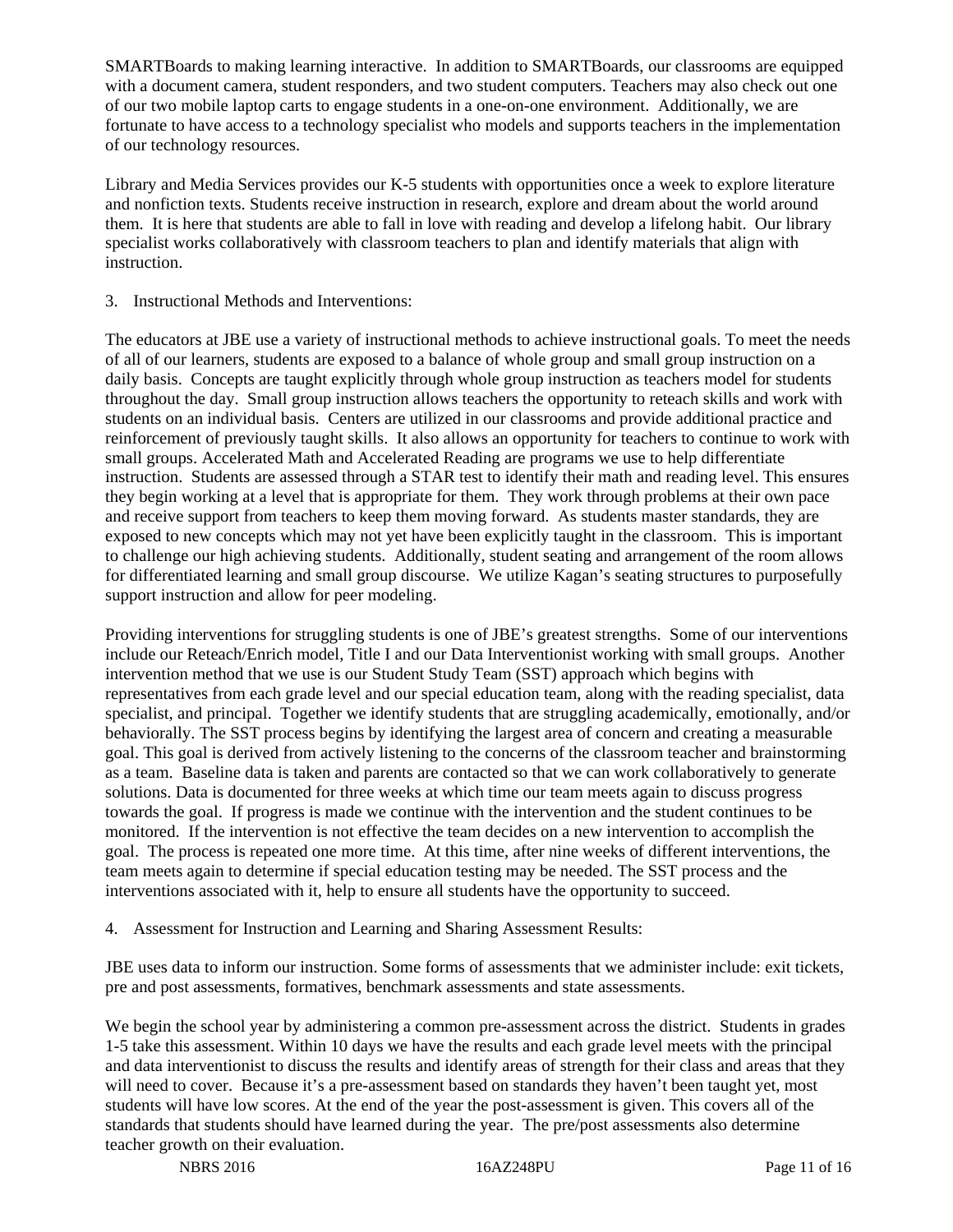Exit Tickets are used throughout the day after the teachers teach a lesson to find out about student learning. Exit Tickets help them plan for the next lesson or unit of instruction.

Each week students are given a formative assessment that is aligned to the skill/standard which was taught that week. During our weekly PLC meetings the principal, data interventionist and teachers discuss the results and determine if students need to be in a reteach group with the data interventionist because they need additional instruction. They are taught in a different way for 4-5 days and then given a parallel assessment. Students that understood the skill are placed in the enrich group and provided an opportunity to expand their understanding or apply it in a new way. This model ensures our struggling students receive the support they need and the high performing students are given the opportunity to perform to their potential. This is a systematic cycle that repeats itself several times over the course of the quarter.

At the end of each quarter a Benchmark assessment is given to students in grades 1-5. Benchmarks are aligned to the instructional standards that were taught during the previous nine weeks. The benchmark is another opportunity for teachers to analyze student achievement and reflect on which students still need additional support. This data is used to determine the spiral skills that will be retaught the next quarter.

At the end of the year our state assessment (AzMerit) is given to students in grades 3-5. When we receive our state assessment data we have a staff meeting and the principal reviews the school results with the staff. Teachers then work in grade level groups and use the information to identify areas of strength and areas of refinement. They identify the students into different quadrants and list strategies that they will use for each group. This information is reviewed as a staff throughout the year. As a school we can also determine areas in which teachers may need additional professional development. For example, this year we determined that our teachers needed additional training in writing with paired texts.

Because we work in tandem with our parents, assessment results are sent home to parents. When benchmarks are administered we print out a report for parents which explains each of the standards. It also indicates which standards their child met and which standards they need to continue to practice. The AzMerit results are sent home with an explanation sheet and the principal is available to answer parents questions during conferences.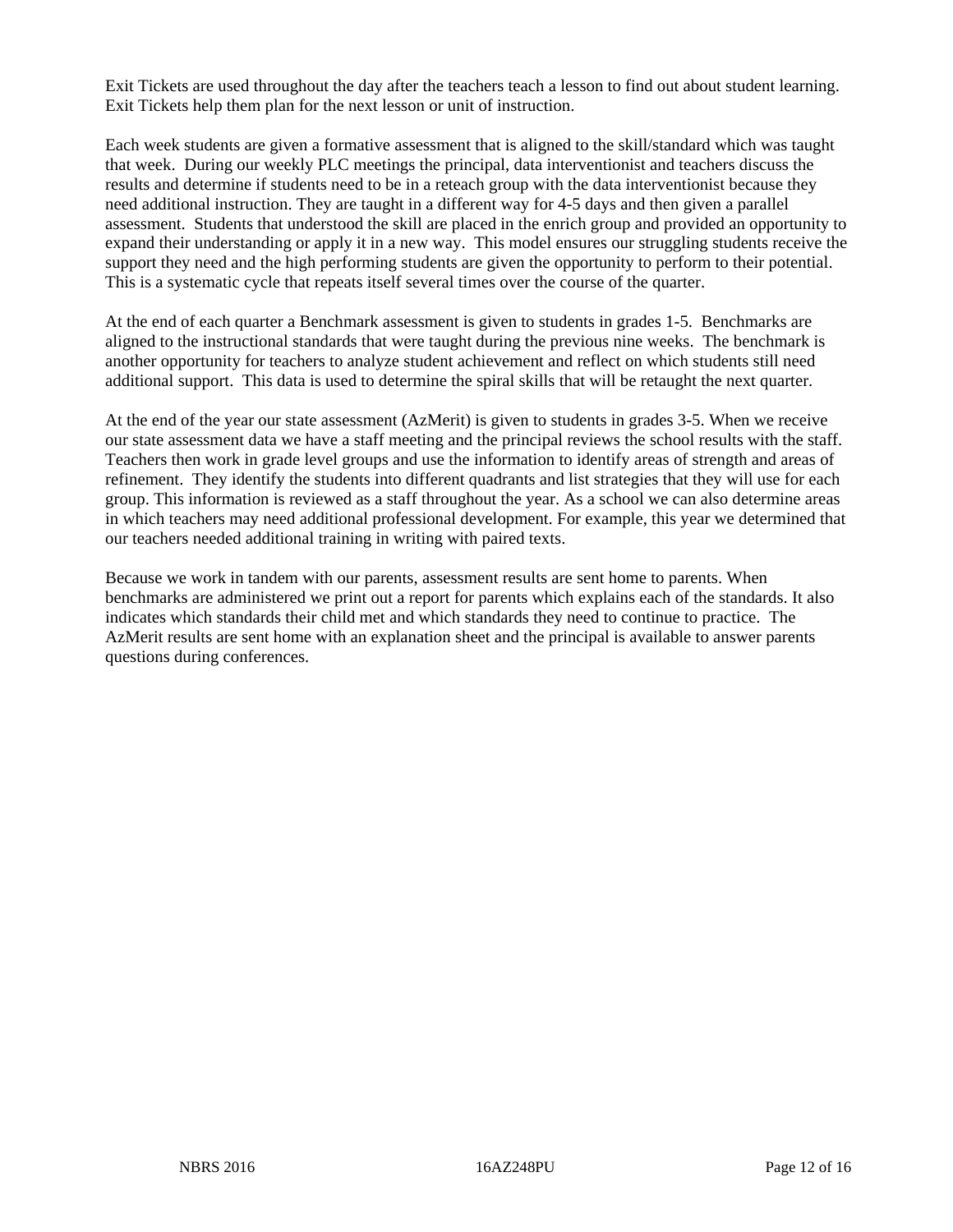#### 1. School Climate/Culture:

At Jack Barnes Elementary we provide a challenging yet interactive day that engages and motivates students. We hold high expectations for students and staff. We promote a positive school culture and expect respect between students and staff and students to students. Our school is a safe place to be and students are supported by caring teachers and staff including our counselor and psychologist.

Students are engaged and motivated through meaningful lessons. They work collaboratively throughout the day. Students are given time to reflect on higher order questions and are given opportunities to learn and practice several strategies each day for math and ELA instruction. Students are provided with positive feedback and encouraged to justify or support their answers. Teachers learn individual students' strengths and give them a chance to play to those strengths and feel included and valued.

We incorporate the Character Counts Program. The framework of The Six Pillars of Character is made up of six ethical values which include; Trustworthiness; Respect; Responsibility; Fairness; Caring; and Citizenship. We focus on one pillar for approximately six weeks. The counselor presents lessons to each classroom on the pillar. The principal announces a trait for the pillar on the morning announcements and posters for each pillar can be found throughout the school.

Each quarter students are recognized at an awards assembly. Each student is given a Jack Barnes lanyard when they start school. They keep their lanyard the entire time that they attend JBE and wear them to the assemblies. At the assemblies students can earn a pin for their lanyard for academics, citizenship or Student of the Month recognitions. This recognition encourages and motivates students to try hard each day.

At JBE our teachers work very closely together sharing materials and ideas. Each year our parent surveys indicate that one of our strengths is our friendly, caring and hardworking staff. We have a low teacher turnover rate due to the positive environment found at our school.

Our teachers are valued and supported with an open door policy encouraging open communication and through Professional Learning Communities (PLCs) which meet weekly as well as staff meetings. The staff recognition committee selects staff members to be recognized during staff meetings. They gather positive comments from colleagues, design a poster which displays the positive feedback for the teachers being recognized that week. This is presented to the teachers at staff meetings. We also have a stuffed "Wild about You" lion that is passed from teacher to teacher with positive feedback about the recipient.

2. Engaging Families and Community:

Jack Barnes Elementary values the involvement of families and the community and understands that they are critical to our academic success . The school year begins with our Meet the Teacher evening. Students come with their parents to meet their teacher and to see their classroom. The excitement of the students for a new year to begin is felt throughout the school as the older students show the younger students around the school and introduce them to familiar faces or stop by to say hello to last year's teacher. A couple of weeks later, parents return for Curriculum Night to learn about the curriculum and classroom expectations for the year. This provides us with an opportunity to discuss the Arizona College and Career Ready Standards and inform them of ways that they can help their children at home.

We are proud to have a vast number of parent volunteers. You can find them on a daily basis running off copies, assisting students and teachers, decorating bulletin boards, and assisting during center time in the classroom.

We have a strong Parent/Teacher Organization (PTO) that meets quarterly. This group helps raise funds for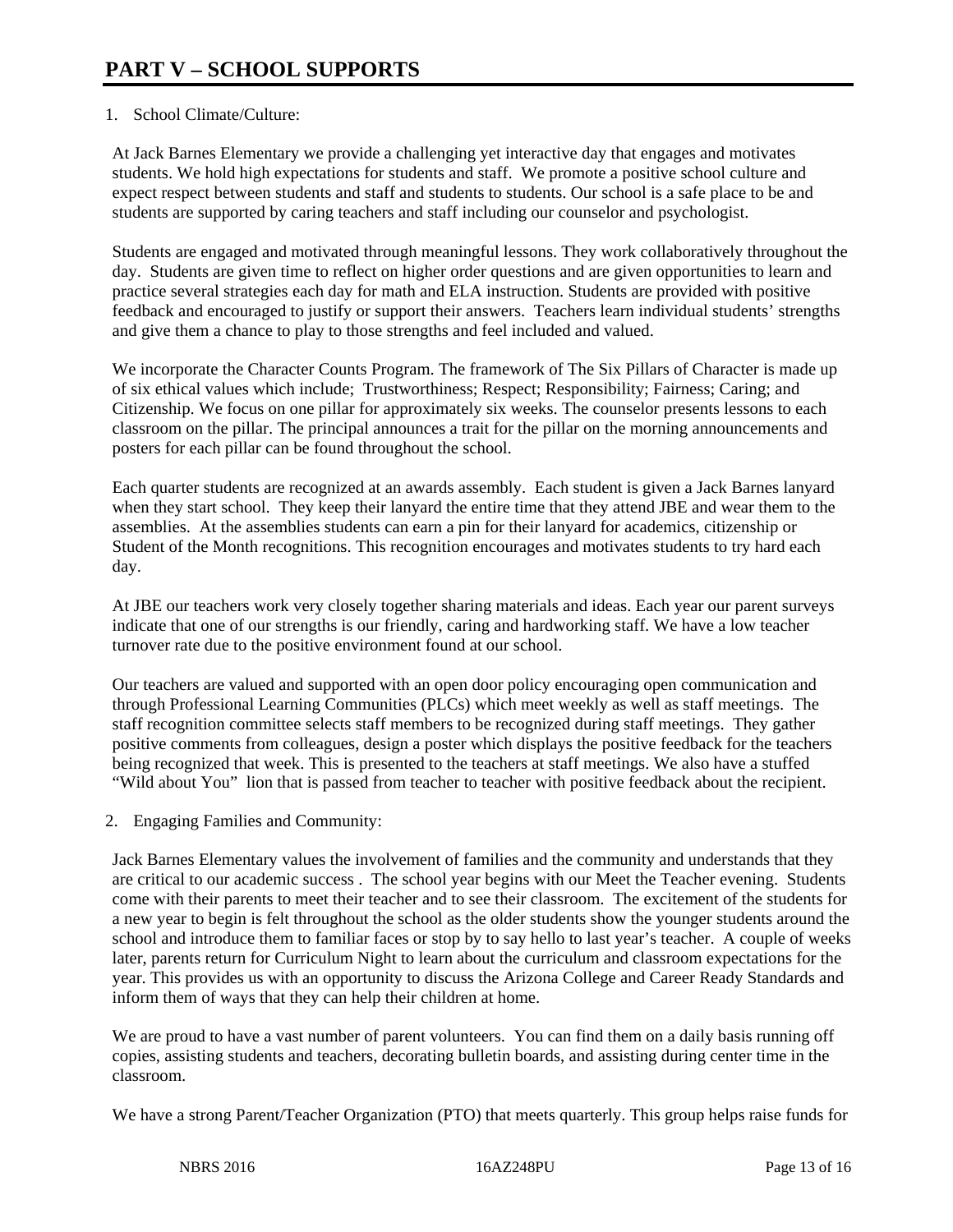field trips, classroom supplies, music and PE supplies, as well as playground equipment including swings and a play structure.

The PTO also organizes the yearly Fun Run Fundraiser. Students run laps around two small tracks with music and a DJ to motivate them. Each lap is tallied by parent volunteers on the back of the shirt that they've received and other parents stand on the sidelines cheering the students on during the race.

Other events that bring families together at Jack Barnes include our Reading Night and Science Night. During Reading Night the children and parents go from room to room as the teachers read or tell stories. On Science Night we have the Arizona Science Center bring one of their units which typically has 6-8 stations for the students to participate in. The rest of the stations are provided by each grade-level. Parent volunteers assist with the stations.

Our community partners assist our school by providing coupons which we use for academic, student of the month and citizenship recognitions. These typically include free kids' meals or ice cream from our local fast-food restaurants. Our local Kiwanis Organization provides dictionaries for all of the 3rd graders each year. Our district Family Resource Center provides support to our students by providing backpacks, school supplies and clothing to needy children. The Town of Queen Creek visits our school and teaches our students about protecting our environment by recycling, reusing and reinventing.

#### 3. Professional Development:

At JBE we continually strive to improve our instruction and it begins with Professional Development (PD) for our teachers and staff. Our focus has been on Math, Reading and the Arizona College and Career Ready Standards. Our district has put systems in place to make Professional Development a top priority. We presently have 4 Trainer of Trainers (TOT) on our campus, two for math and two for ELA. With the recent transition to Arizona's College and Career Ready Standards our priority for professional development is to make sure our teachers know what the standards mean and how to unpack them. Our TOT's have attended numerous workshops and received official training through the state. They are responsible for bringing that information back to the teachers and instructional aides on our campus. It isn't just the teachers who receive the training, our principal is a willing and active participant in every professional development that takes place. Collaboratively teachers, aides, and administrators work together to understand new standards and apply them in their classrooms. Student samples are brought back and successes are shared. Approximately two Wednesday's a month our school observes early release days. These days are strategically planned as early release for the purpose of professional development. We believe these trainings are vitally important and have a positive impact on student learning.

Recently, we were the recipients of a grant that afforded our grades 3-5 teachers to participate in an Intel Math Training. Over the course of 10 months our teachers attended trainings that significantly increased their capacity for math. They spent a total of 110 hours of intensive math instruction, learning strategies, methods and best practices for teaching math. Teachers not only received instruction in mathematics but also in formative and summative assessment. They spent countless evenings analyzing and discussing student work. They learned to identify what students already knew and what misconceptions they had. They had the opportunity to collaboratively design new instructional practices to increase student learning. This training has been paramount to our success as math educators.

New teachers to our school receive professional development training. Every teacher is trained in technology, including SMARTboards and document cameras. Our Special Education Teachers receive individualized training for their unique purposes. Our instructional aides and office staff are also provided with professional development throughout the year.

#### 4. School Leadership:

Strong leadership is essential in the development of student achievement and at JBE our leadership style is a democratic one. Our school principal has high expectations of herself, our teachers and our students. Our principal sets clear and consistent expectations. She is always visible at JBE and checks in on student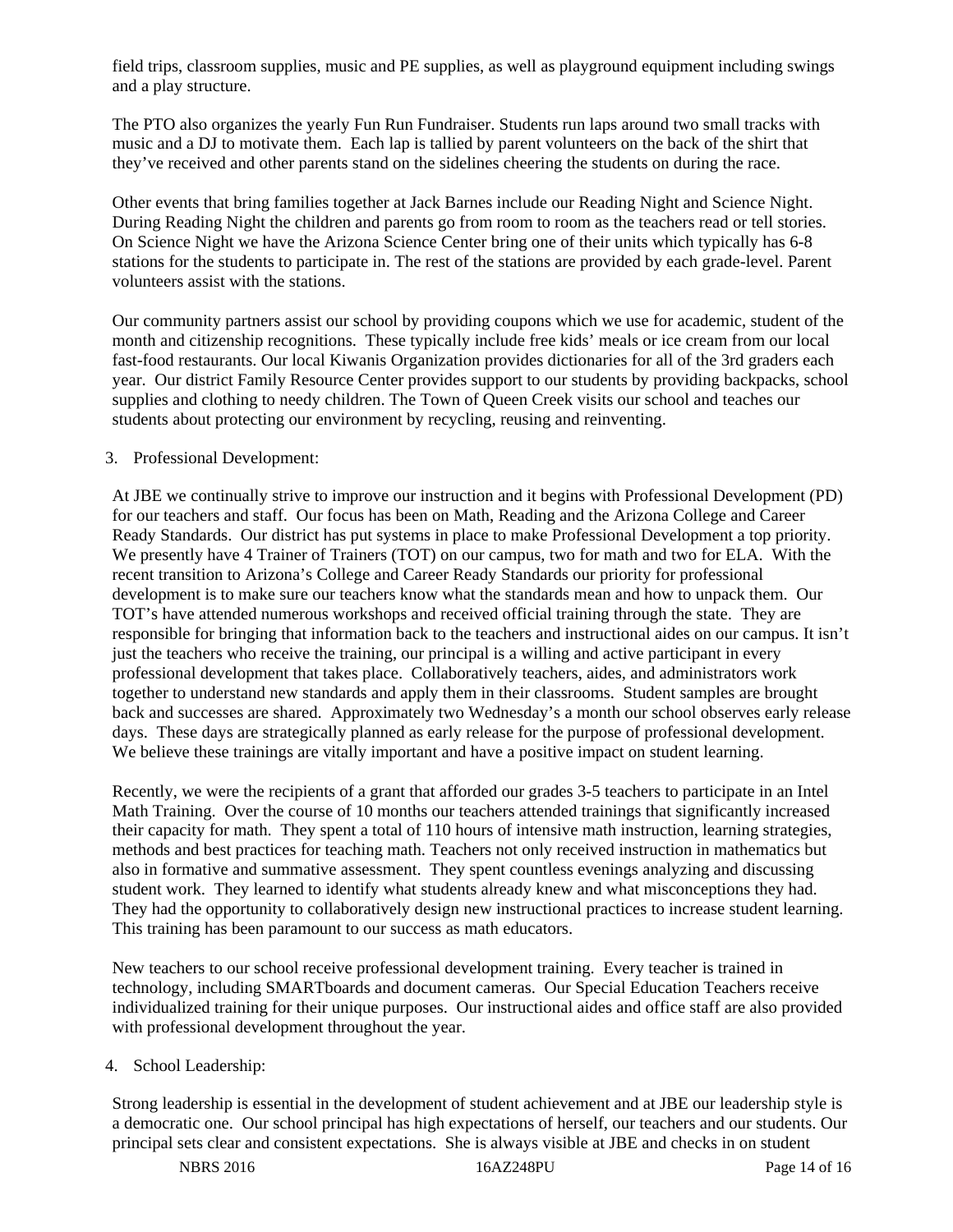learning daily. She can be seen walking through classrooms and interacting with students over the course of the school day. Our principal believes that instructional time is valuable and bell to bell teaching should occur daily. She works on protecting instructional time by creating a schedule that ensures common planning time for teachers so that they have time to collaborate. Additionally, she participates in our weekly PLC meetings. Our school runs like a well oiled machine due to the consistent and successful leadership. Our principal maintains an open door policy for staff, students and parents. She can be counted on to support whatever is in the best interest of students.

Our staff works as a team to set goals for the year to better the students' education. These goals are continually discussed at biweekly staff meetings to decide if they are being met. High expectations for learning can be felt in the atmosphere at all times. During professional learning communities, grade levels work together to improve or change their instruction which leads to higher student achievement. Teachers take ownership of student learning. PLC's provide an opportunity for teachers to collaborate about the success of every child. At this time, the students belong to every teacher not just one teacher. JBE believes in always challenging its students to reach their highest potential; building future leaders and outstanding citizens.

Our staff members take on leadership roles as they oversee a variety of committees. These committees are crucial in the development of the school's family-like feel and student achievement. Each committee contributes to the positive climate of the school and seeks out parent and student involvement.

Parents are an integral part of the leadership here at Jack Barnes. They are involved in weekly activities on our campus and provide support to our teachers and students. They organize volunteers for various activities during the course of the year.

It is with many leaders that Jack Barnes Elementary can produce students of such high caliber. Leadership begins with a strong principal, branches out to teachers, parents, and students themselves. High expectations are a key factor to our school success and a motto that we live by every day.